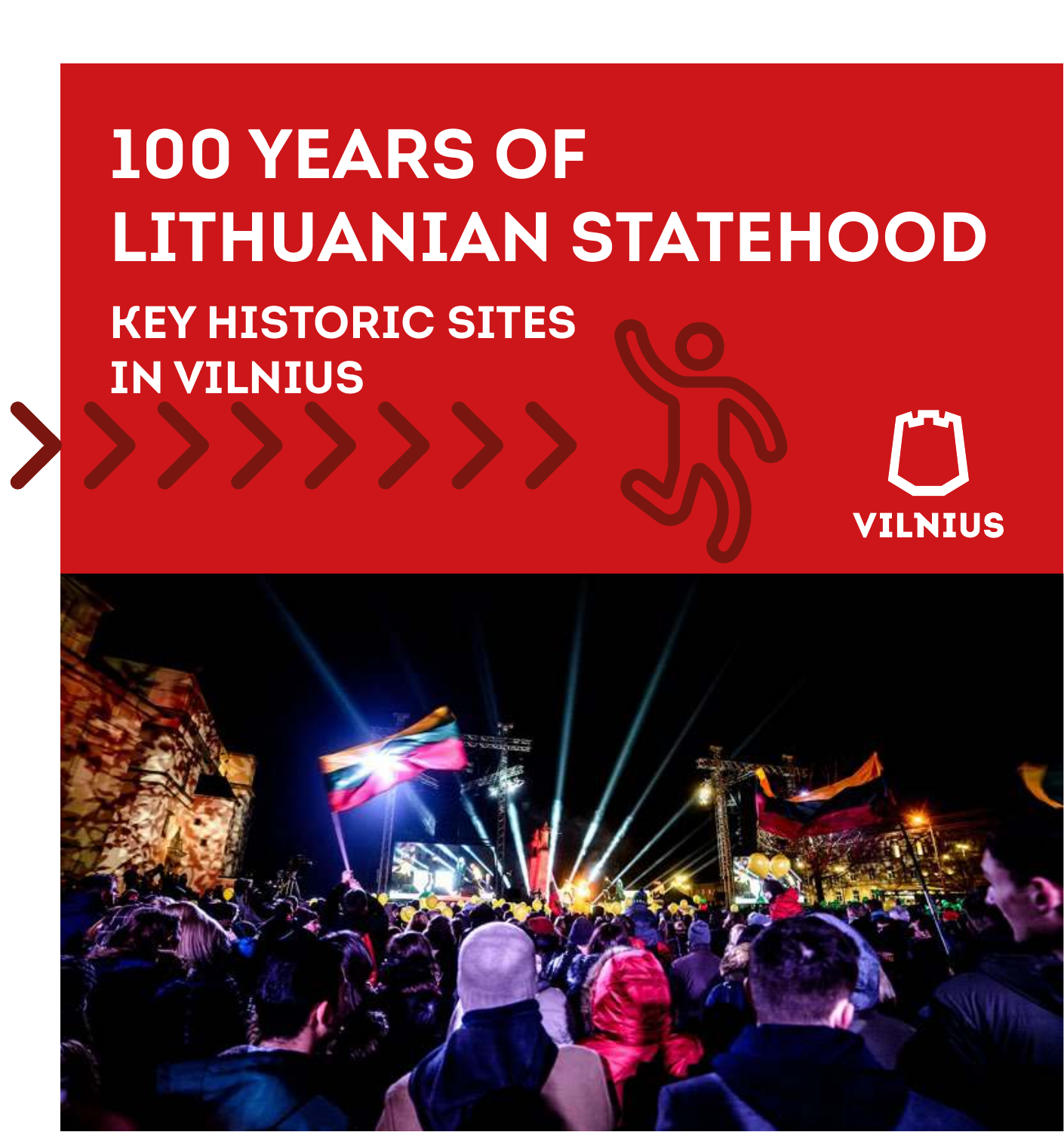# Restored Lithuania

On 16 February 1918, the Act of Independence of Lithuania was signed, effectively creating the modern Lithuanian state, with Vilnius as its capital. It is one of the most important dates in the nation's history - the birth of a new democratically-run country.

The Act laid the foundation for the creation of a state based on the principles of equality, freedom and prosperity, where different nationalities and social groups could co-exist. Its signatories were twenty Lithuanians elected to the Council of Lithuania and entrusted with the task of creating an independent Lithuanian state. The signatories' backgrounds and subsequent fates were very diverse.

As part of the Centennial celebration, this guide aims to shed light on the most important sites of the events leading up to the signing of the Act of Independence of Lithuania, as well as the places central to Lithuanian cultural life in the early 20<sup>th</sup> century.





Museums Houses of **Worship** 



Theatre / Concert Hall



Plaque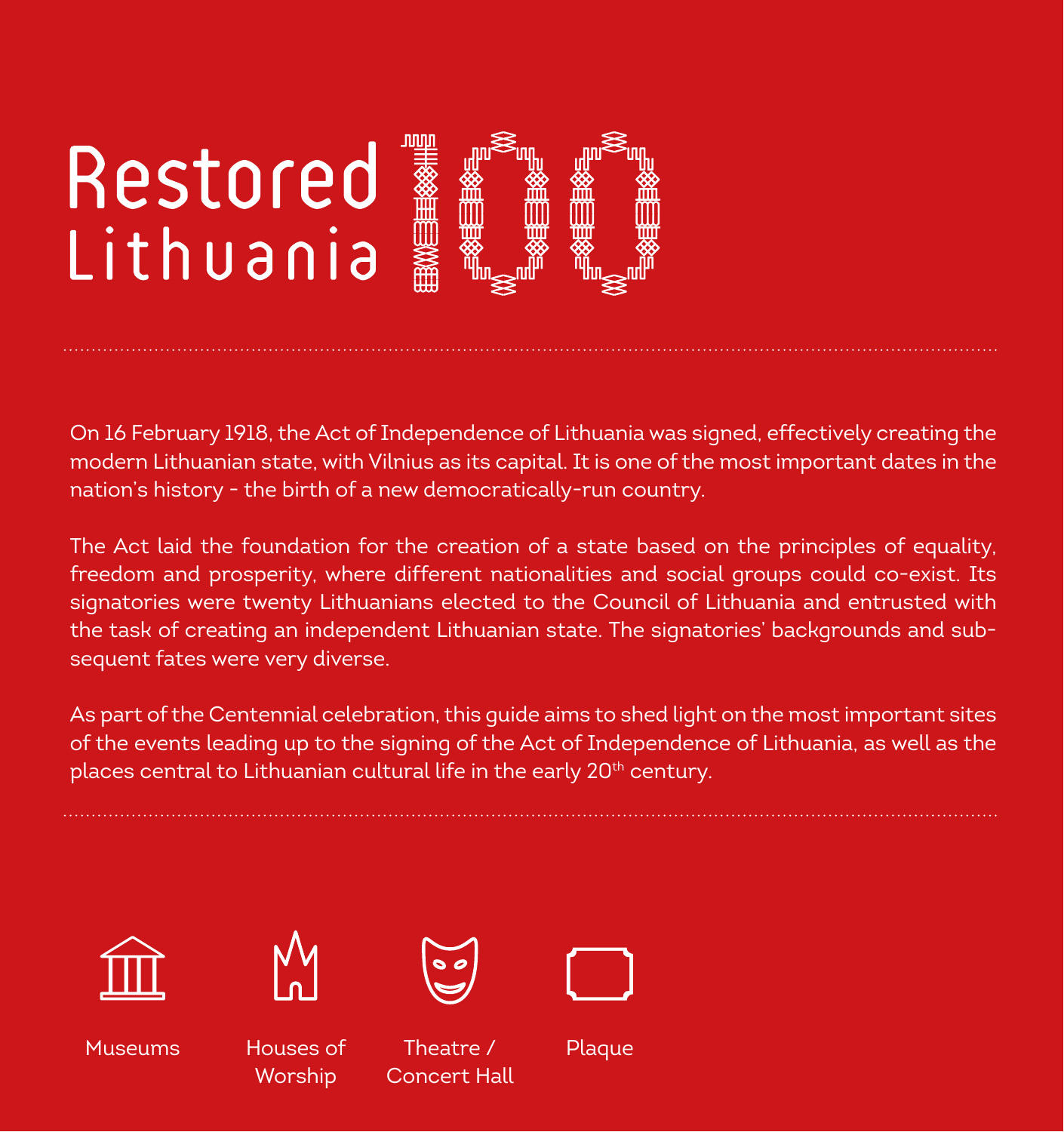# **1. THE GREAT SEIMAS OF VILNIUS**



**The Lithuanian National Philharmonic Society Aušros Vartų g. 5, www.filharmonija.lt** 

**+370 526 65233, +370 526 65216 Ticket Office: Tue-Sat 10:00 - 13:30, 14:00 - 19:00, Sun 10:00 - 12:00**

The building of the current Philharmonic dates back to the beginning of 20<sup>th</sup> century, when the city's Duma assembly and Theatre Construction Committee decided to house a theatre and concert hall in the reconstructed building of the Russian Merchants' House that stood there.

The remodeled building hosted many historically significant events. When the ban on Lithuanian press was lifted in 1904, Petras Vileišis opened the town's first Lithuanian bookstore there. It is also where the Great Seimas of Vilnius assembled on 4-5 December 1905. On 6 December 1906, the first Lithuanian opera Birutė premiered there.

Around 2,000 Lithuanian representatives convened at the Great Seimas from modern day Lithuania, Ukraine, Latvia and Poland - all following just one invitation that was printed in the newspaper Vilniaus Žinios. The hall was overflowing with people. This is where the demand for Lithuanian political autonomy was first voiced. The resolutions adopted by the Great Seimas stated that the affairs of the people who inhabited Lithuania could only be run within an autonomous country. So that all nationalities residing in Lithuania could take full advantage of freedom, this assembly of Lithuanians decided to demand autonomy with a fairly elected Seimas in Vilnius. The resolution stated that the autonomous Lithuanian state should be made up of the current ethnographical Lithuania at its core and the peripheries that wanted to be part of this core because of economic, cultural, national or other reasons.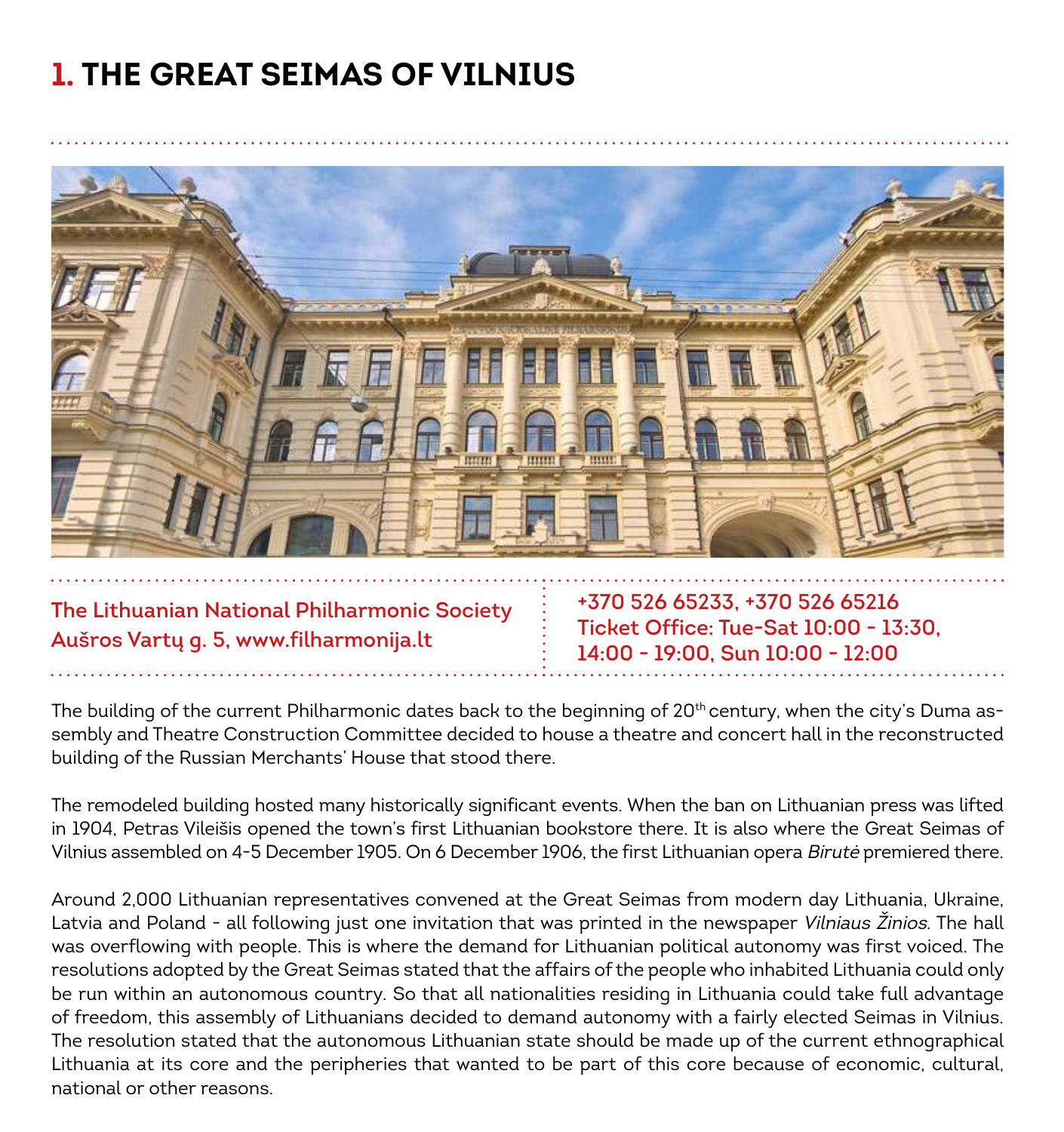# **2. THE FIRST LITHUANIAN MASS**



#### **The Church of St. Nicholas Šv. Mikalojaus g. 4, www.mikalojus.lt**

**Open: Mon-Sat 15:30 - 18:30, Sun 7:15 - 15:00**

The secret cultural society of Lithuanian intellectuals – the Twelve Vilnius Apostles – was created during the strictest years of the Lithuanian press ban by future signatory Donatas Malinauskas, Juozapas Ambraziejus and Povilas Matulionis. The society gathered twelve active litvomaniacs of varying views who didn't necessarily all speak Lithuanian - among them, the three Vileišiai brothers, as well as Andrius Domaševičius and Gabrielius Landsbergis-Žemkalnis. The Twelve Vilnius Apostles also included two prominent women - Felicija Bortkevičienė, a member of the Great Seimas and the Constituent Assembly of Lithuania (Lithuanian: Steigiamasis Seimas), and a founder of various women's organisations; and Filomena Malinauskaitė, an active assistant to the Lithuanian book smugglers and member of the Lithuanian educational and cultural organisations that brought Lithuanians together at the St. Nicholas Parish.

The Twelve Vilnius Apostles established a fund to support Lithuanian literature, science and art, and also helped the first Lithuanian daily newspaper *Vilniaus Žinios* see the light of day thanks to its funding initiatives. By sending numerous letters to Vilnius' Bishop, the society made sure that masses were also held in Lithuanian. The first mass held in Lithuanian took place in 1901 at the Church of St. Nicholas, and continued to be the only mass held regularly in Lithuanian in Vilnius until 1939.

To mark the significant contribution the cultural society made to the country's history, the memory of the Twelve Vilnius Apostles is preserved in a medal of red granite right beside the bust of Vytautas the Great, which was erected to mark the 500<sup>th</sup> anniversary of his death and was preserved by the church throughout Soviet rule.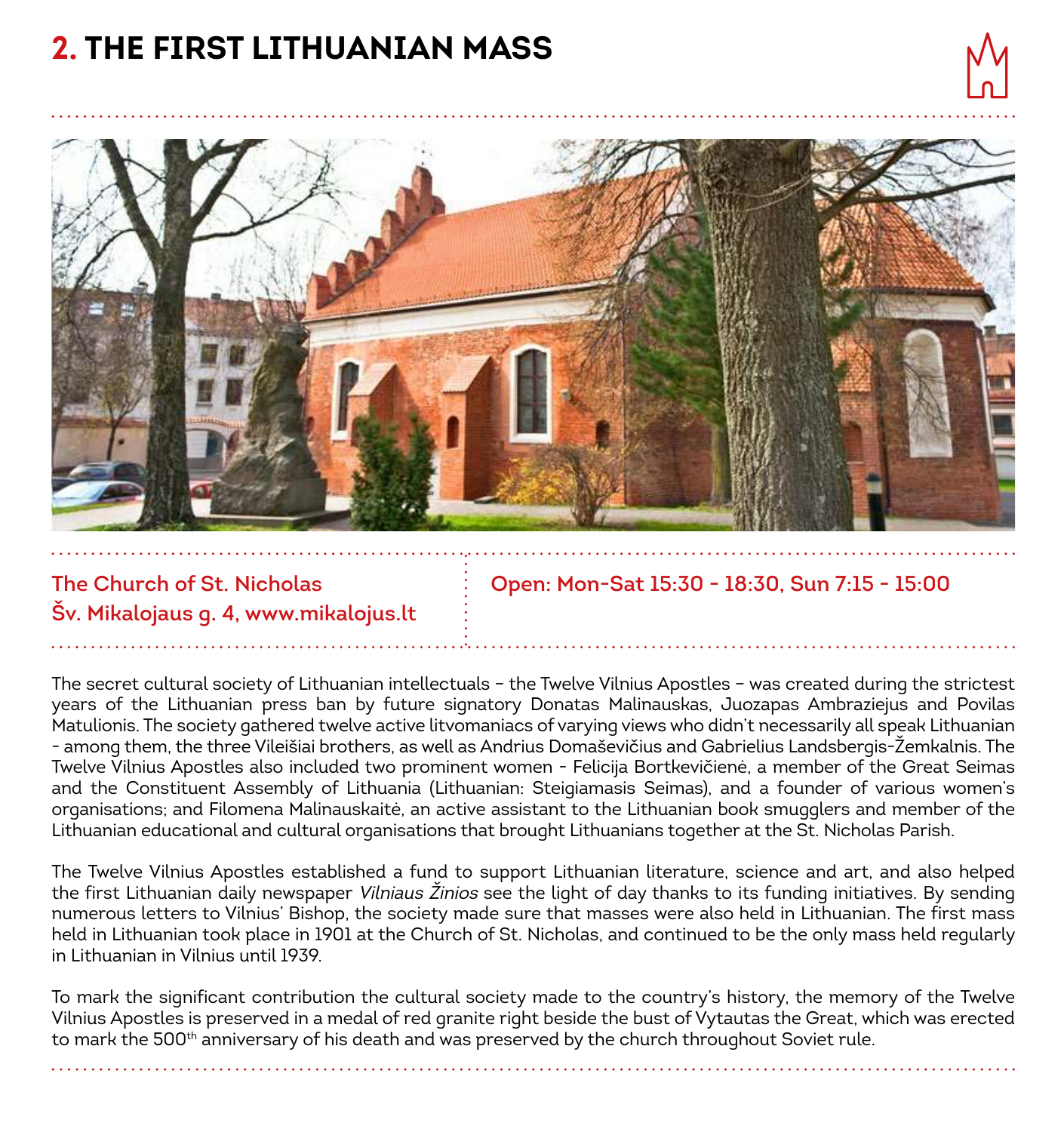#### **3. THE LITHUANIAN CONFERENCE AND THE FIRST LITHUANIAN GYMNASIUM**



**The Russian Drama Theatre of Lithuania Jono Basanavičiaus g. 13, 14 www.rusudrama.lt** 

**+370 526 20552 Ticket Office: Tue-Sat 10:45 - 14:45, 16:30 - 18:30, Sun 11:00 - 16:00**

In 1915, public figures working to unite Lithuanians since the Great Seimas of Vilnius established the Lithuanian Society to Aid Victims of the War. As the war was ending, the Society's Committee, members of which included four future Independence Act signatories - Antanas Smetona, Jurgis Šaulys, Steponas Kairys, and Petras Klimas - began planning for the restoration of Lithuanian statehood and independence. They obtained the German government's approval to hold a Lithuanian Conference in Vilnius, which took place on 21 September 1917 in the Pohulianka Theatre, a building that was funded by the city's Polish community. It is there that the Council of Lithuania was elected, which was unanimously commissioned with the task of creating an independent Lithuanian state.

The Society to Aid Victims of the War also took care of establishing a Lithuanian gymnasium in 1915. The Lithuanian Scientific Society, chaired by Jonas Basanavičius, approved the gymnasium's staff and provided funding. Mykolas Biržiška was named headmaster. 25 students attended the first lessons on 18 October 1915, and their number grew to 75 by December of the same year. Tuition wasn't free, but students from low-income families could apply for scholarships and those who had no place to live in Vilnius could stay in the dormitory. The gymnasium was named after Vytautas Didysis in August 1921 - through the efforts of Lithuanian societies the gymnasium stayed open throughout the period of Polish occupation.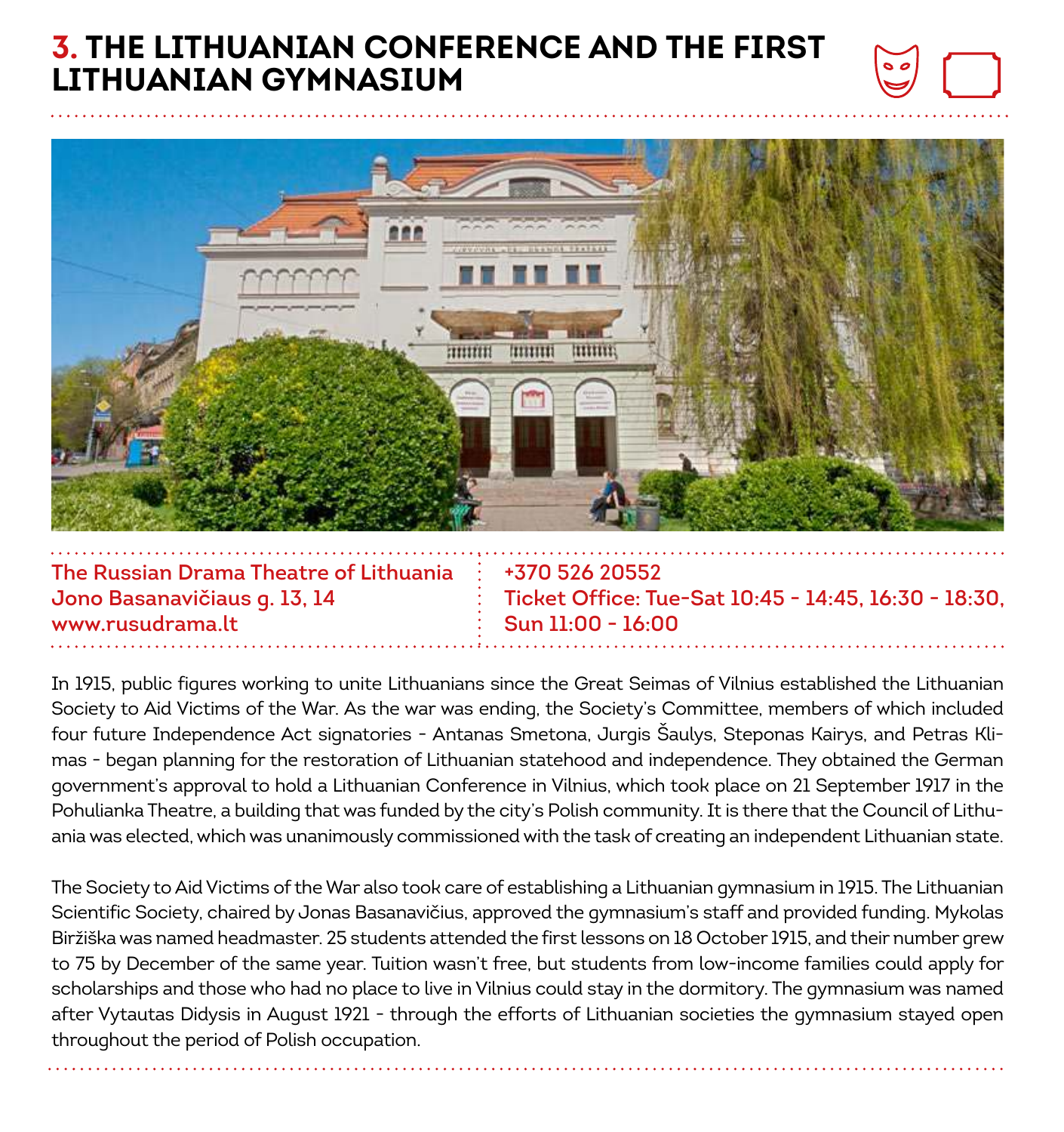## **4. THE LITHUANIAN COAT OF ARMS**





#### **The Lithuanian Theatre, Music and Cinema Museum Vilniaus g. 41, www.ltmkm.lt**

**+370 526 22406 Working hours: Tue, Thu, Fri 11:00 - 18:00, Wed 11:00 - 19:00, Sat 11:00 - 16:00**

This museum houses a collection of scenography work by artist Mstislavas Dobužinskis, which is now part of UNESCO's Memory of the World Register. The artist was born in Novgorod, Russia in 1875 and holds a special place in Lithuanian history. Dobužinskis studied in Saint Petersburg's School of Painting, the Vilnius Gymnasium, Saint Petersburg University, and was a contemporary of Mikalojus Konstantinas Čiurlionis. His paintings from 1906-1907 that depict Vilnius are very well known. After Lithuanian independence was proclaimed, the artist helped create Lithuanian medals and postmarks. In 1925, Dobužinskis was given Lithuanian citizenship and in 1929 he entered the call to create a Lithuanian coat of arms – the Vytis – where his version, along with those submitted by Tadas Daugirdas, Antanas Žmuidzinavičius, Juozas Zikaras, and Adomas Galdikas, was recognised as being the most historically reasonable; however, it wasn't adopted. An easel sculpture by Kęstutis Musteikis and Algirdas Umbrasas that stands right by the Vilnius Cathedral serves to commemorate Dobužinskis.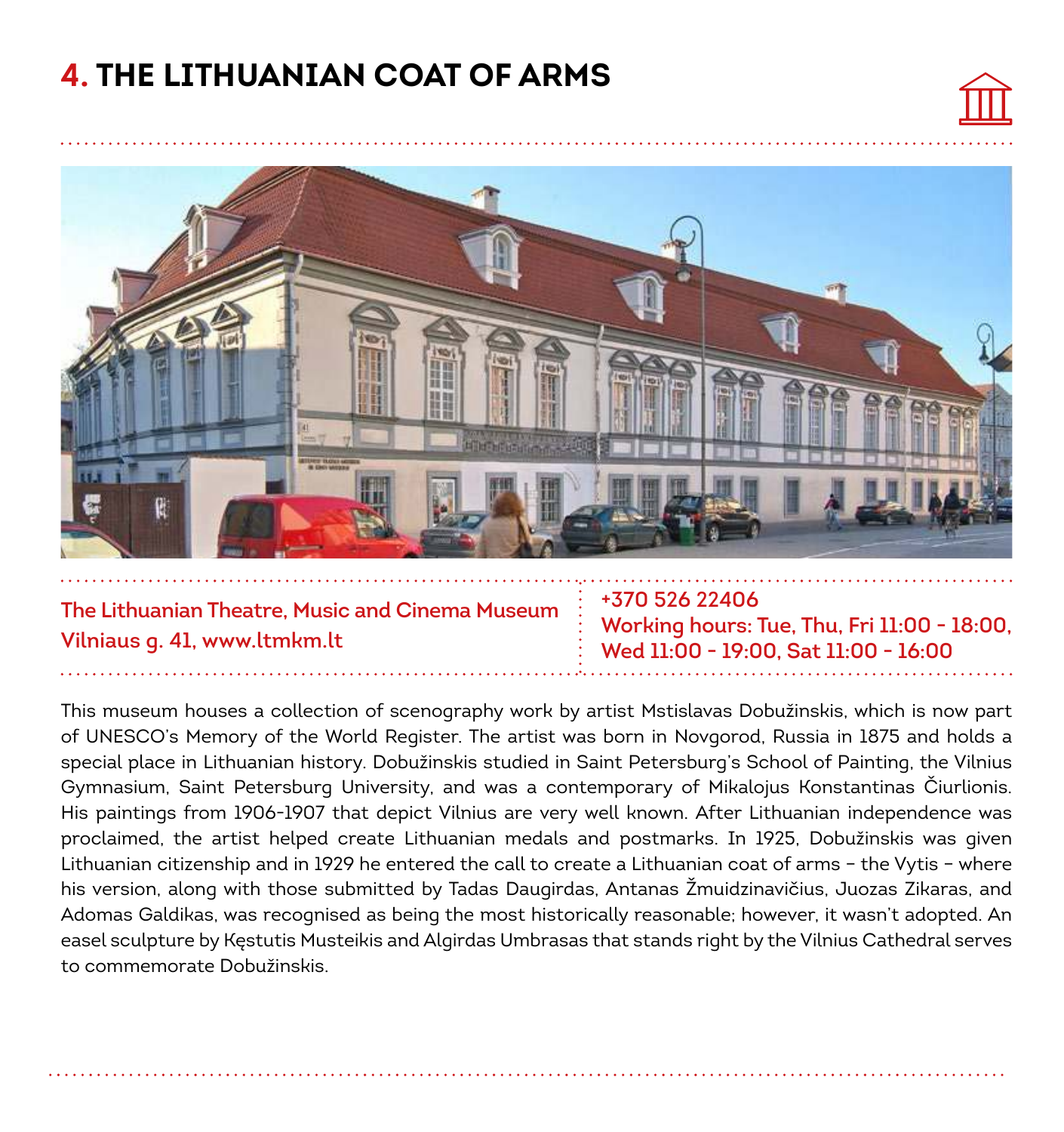# **5. LIETUVOS AIDAS PRINTING HOUSE**



#### **Totorių g. 20**

To spread the news about the Act of Independence of Lithuania to all Lithuanians, Petras Klimas took the initiative of having it published in the Lietuvos Aidas newspaper, which was printed in Martynas Kukta's printing house on the eve of the Act's signing. Around 200 copies dating back to that day still remain. On the day independence was declared, the representatives of the occupational German government raided the printing house and Martynas Kukta spent a few days in custody.

M. Kukta returned to Vilnius from Saint Petersburg in 1904. Encouraged by Petras Vileišis and with support of his brother, he opened a printing house, which operated on Totorių Street from 1911. A memorial board marks the site today.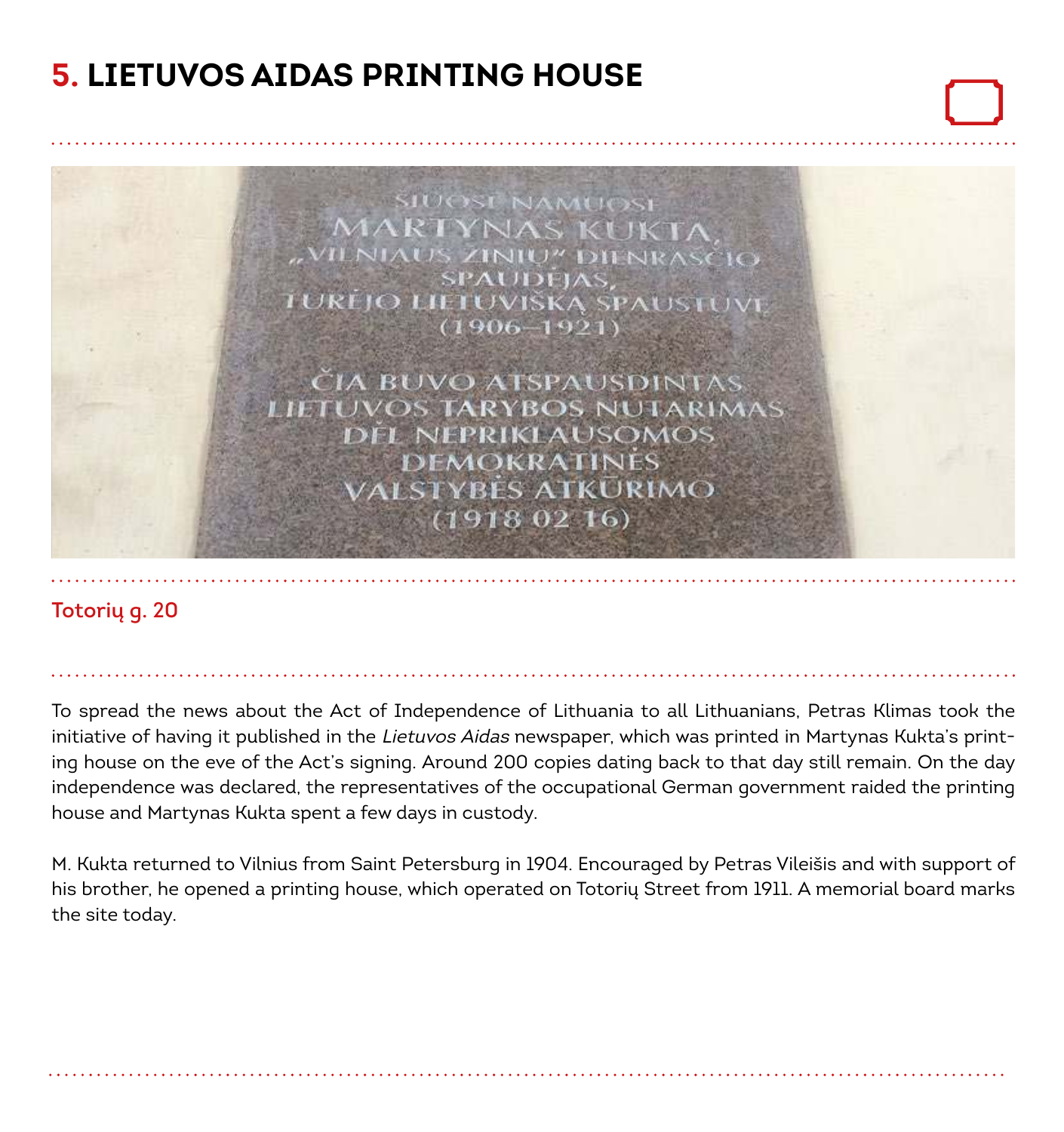#### **6. ORIGINS OF THE NATIONAL FLAG DAY**





**Gediminas Castle Tower Arsenalo g. 5, www.lnm.lt** 

**+370 526 17453 Temporarily closed for visitors**

In December 1918 the Red Army entered Lithuania. It took control of Vilnius in early January 1919 and began making its way to Kaunas where the State Council of Lithuania and government had moved.

On 1 January 1919, volunteers hoisted the Lithuanian flag atop Gediminas' Tower - Vilnius Commandant Kazimieras Škirpa was in charge of the operation, which involved volunteers from all over Lithuania. The first Lithuanian flag didn't fly for long - the Bolsheviks took control of Vilnius on 6 January 1919 and removed the yellow and green from the tricolor, leaving only the red.

The second time the Lithuanian flag was raised was when the Lithuanian Army returned to Vilnius on 26 August 1920. However, the Polish Army seized Vilnius in October of the same year and the flag was removed.

It was flown over Gediminas' Tower for the third time on 29 October 1939, when Vilnius was returned to Lithuania. When the country was occupied and annexed by the Soviet Union, the flag was once again taken down.

Members of the Lithuanian Battle Unit raised it again on 5 April 1944, but it was removed for a long time by the Soviet "liberators".

The flag has now been flying ever since it was raised on Gediminas' Tower for the fifth time on 7 October 1988.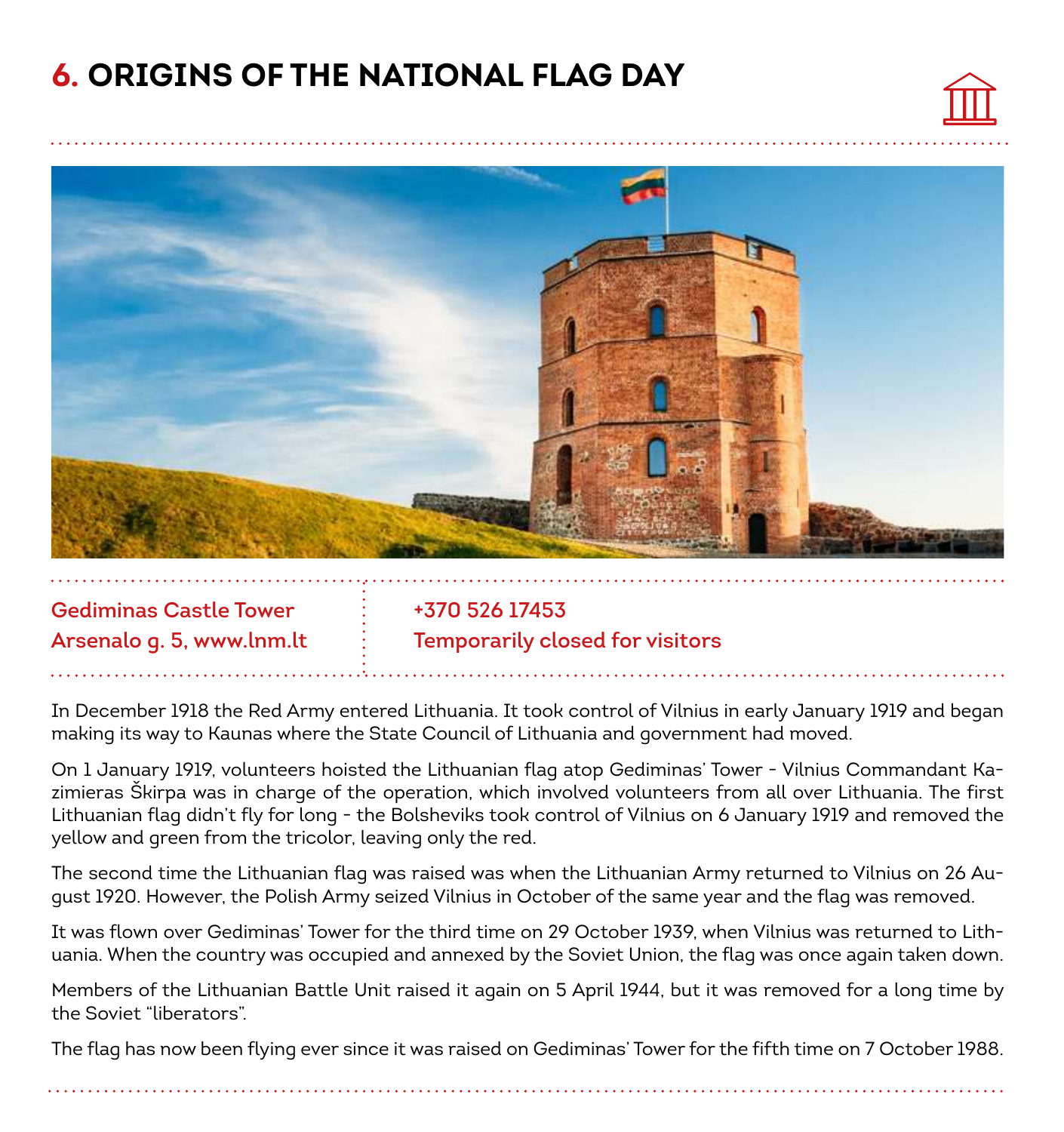# **7. SIGNING THE ACT OF INDEPENDENCE OF LITHUANIA**





**The House of Signatories Pilies g. 26, www.lnm.lt**

**+370 523 14437 Working hours: Tue-Sat 10:00 - 17:00**

In the early 20th century, this building belonged to Kazimieras Štralis. A confectioner's shop occupied the ground floor and the upper floors were made up of rentable apartments. The Central Committee of the Lithuanian Society to Aid Victims of the War rented apartment 2. The room on the right of the balcony housed the Committee's office, on the left - the office of the Committee's Chairman Antanas Smetona.

On 16 February, 1918, the Council of Lithuania assembled in the chairman's office at a leather padded table that is still there today. The council was made up of 20 people elected in September 1917 at the Vilnius Conference. Everyone was given feather pens and inkpots. Jonas Basanavičius read the Act of Independence of Lithuania aloud and signed it first; other members of the council were invited to sign in alphabetical order. Jonas Vileišis wanted to keep his pen as a historical relic, but was asked to return it, as it was the committee's property. After signing the Act the signatories most likely went to have lunch in the cafe downstairs and spent the rest of the day planning future actions - the new state had yet to be created.

Before 16 February, the Council of Lithuania met at the Lithuanian Scientific Society on Aušros Vartų Street, in the office of its chairman Jonas Basanavičius. Firewood was very expensive at the time and J. Basanavičius often sat in his office in a fur coat. Having had enough of the cold, the Council decided to meet at Kazimieras Štralis' house, where its most important meeting took place on 16 February 1918.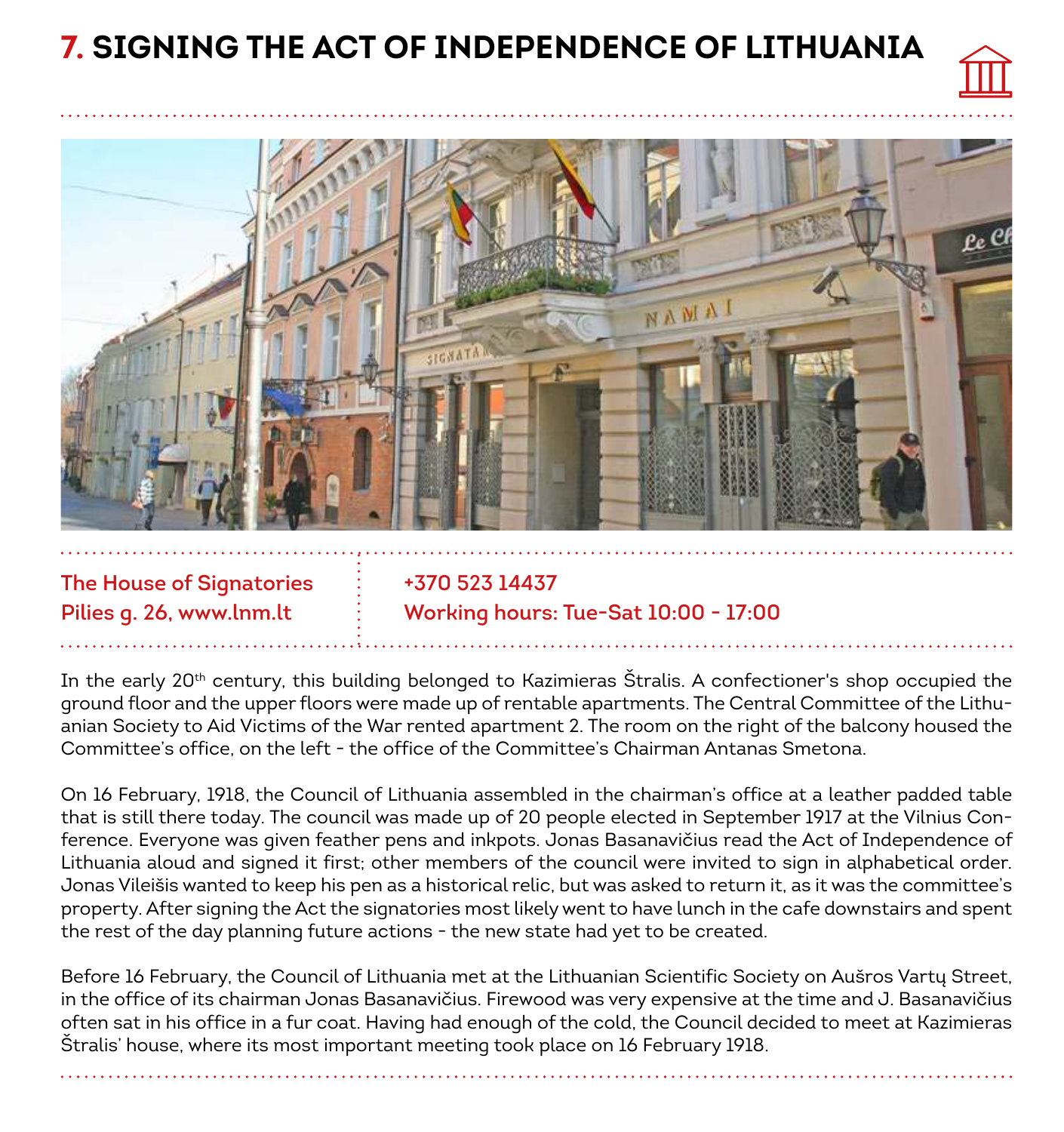#### **8. THE LITHUANIAN BOOKSTORE**





**The House – Museum of Marija and Jurgis Šlapelis Pilies g. 40, www.slapeliumuziejus.lt**

**+370 526 10771 Working hours: Wed-Sat 11:00 - 17:00, Sun 11:00 - 16:00**

Jurgis Šlapelis become part of the Lithuanian movement early, while still studying at Mintauja's Gymnasium in modern day Jelgava, Latvia. Jonas Jablonskis was his teacher there. It was in his house that J. Šlapelis met Juozas Tumas-Vaižgantas, Gabrielius Landsbergis-Žemkalnis, Pranas Maišotas and Liudvika Didžiulienė, who established a dormitory for Lithuanian students in Mintauja. J. Šlapelis and Antanas Smetona proved to be real rebels, and ended up being expelled from the gymnasium. J. Šlapelis was awarded a scholarship to study in Moscow and chose medicine only to have the chance to return to Lithuania as a young doctor. Upon coming back to Vilnius he published articles in Lithuanian newspapers and established Lithuanian language improvement courses, where he met his future wife - the performer of the main role in the opera Birutė, book smuggler Marija Piaseckaitė.

The two opened a bookstore on Dominikonų Street in 1906 that operated for 40 years and survived all five Lithuanian occupations. It became a Lithuanian beacon in Polish-occupied Vilnius. Marija Šlapelienė kept it going throughout the years. Even though Marija and Jurgis were constantly persecuted and accused of disseminating illegal literature, they felt it their duty to stay in multicultural Vilnius and keep the Lithuanian spirit alive. They never stopped believing that Vilnius would be returned to Lithuania, though they probably did not think this would coincide with an occupation of the entire country.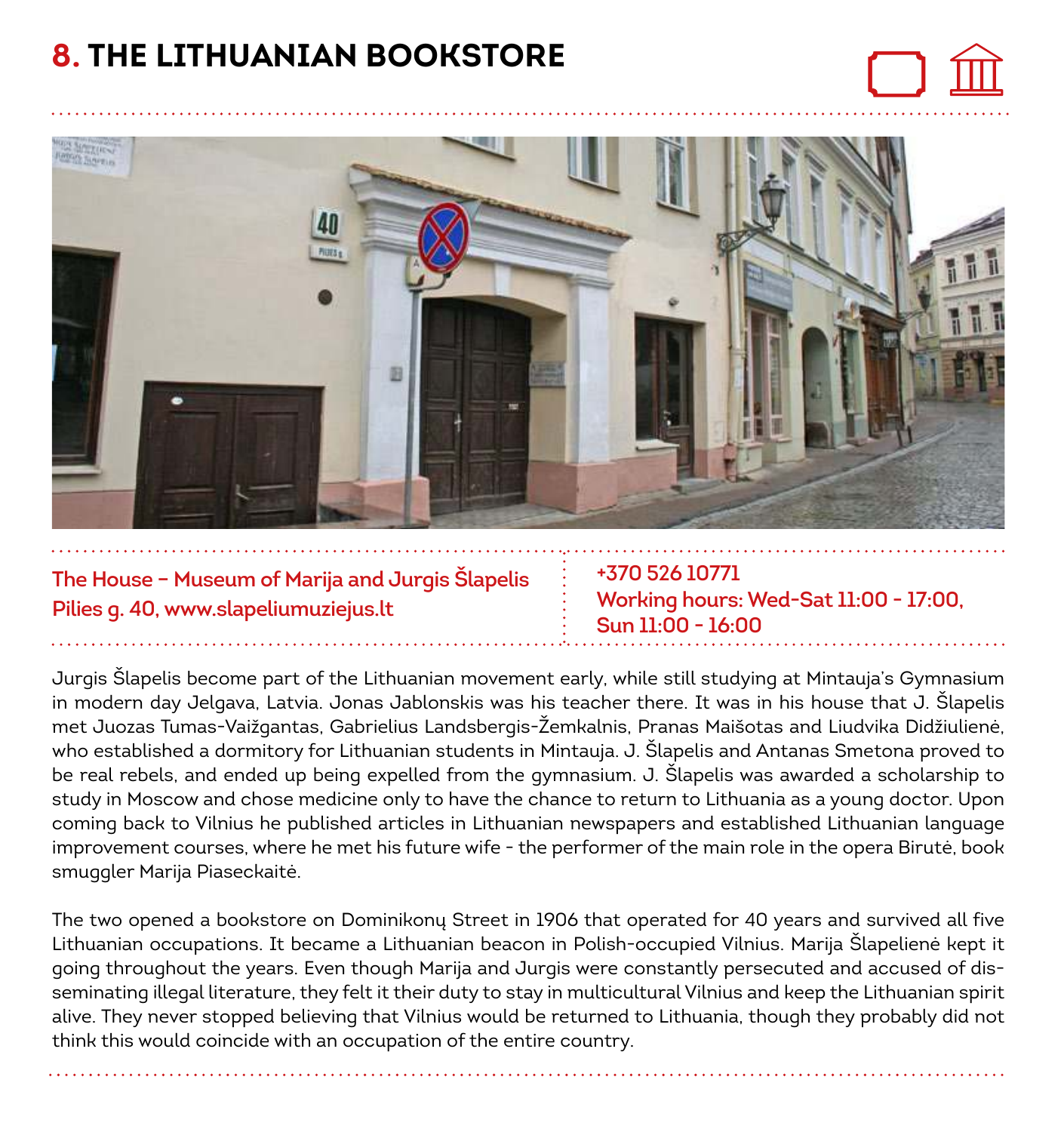# **9. ORIGINS OF LITHUANIAN ART AND MUSIC**





**The House of Mikalojus Konstantinas Čiurlionis Savičiaus g. 11, www.mkcnamai.lt** 

**+370 526 22451 Working hours: Mon-Fri 10:00 - 16:00**

Mikalojus Konstantinas Čiurlionis is rightfully thought to be Lithuania's most significant artist and composer to date. He started studying music at the estate of Mykolas Oginskis (Polish: Michał Ogiński) in the Lithuanian town of Plungė, Oginskis supported him during his studies in Warsaw's Music Institute and the Royal Conservatory of Leipzig. Upon his return to Vilnius, he became friends with Lithuanian intellectuals including Sofija Kymantaitė, who inspired him to join the Lithuanian societies. The short but very tender and enriching love story that unfolded between the two took place in Vilnius.

The city also hosted the first exhibitions of his paintings and was where he led choirs singing Lithuanian songs harmonised by M. K. Čiurlionis himself. In Vilnius, M. K. Čiurlionis held concerts where he played piano or conducted. The General Meeting of the Lithuanian Scientific Society elected him into the Committee of Collecting Songs and Melodies. Later in life, M. K. Čiurlionis often visited Saint Petersburg to exhibit his paintings and establish connections with Russian artists. That was where he met M. Dobužinskis, who was inspired by Vilnius' beauty. Constant stress and poverty wrecked the artist's health; he was treating psychological and emotional exhaustion in a sanatorium in Pustelnik when he caught a cold and died of pneumonia.